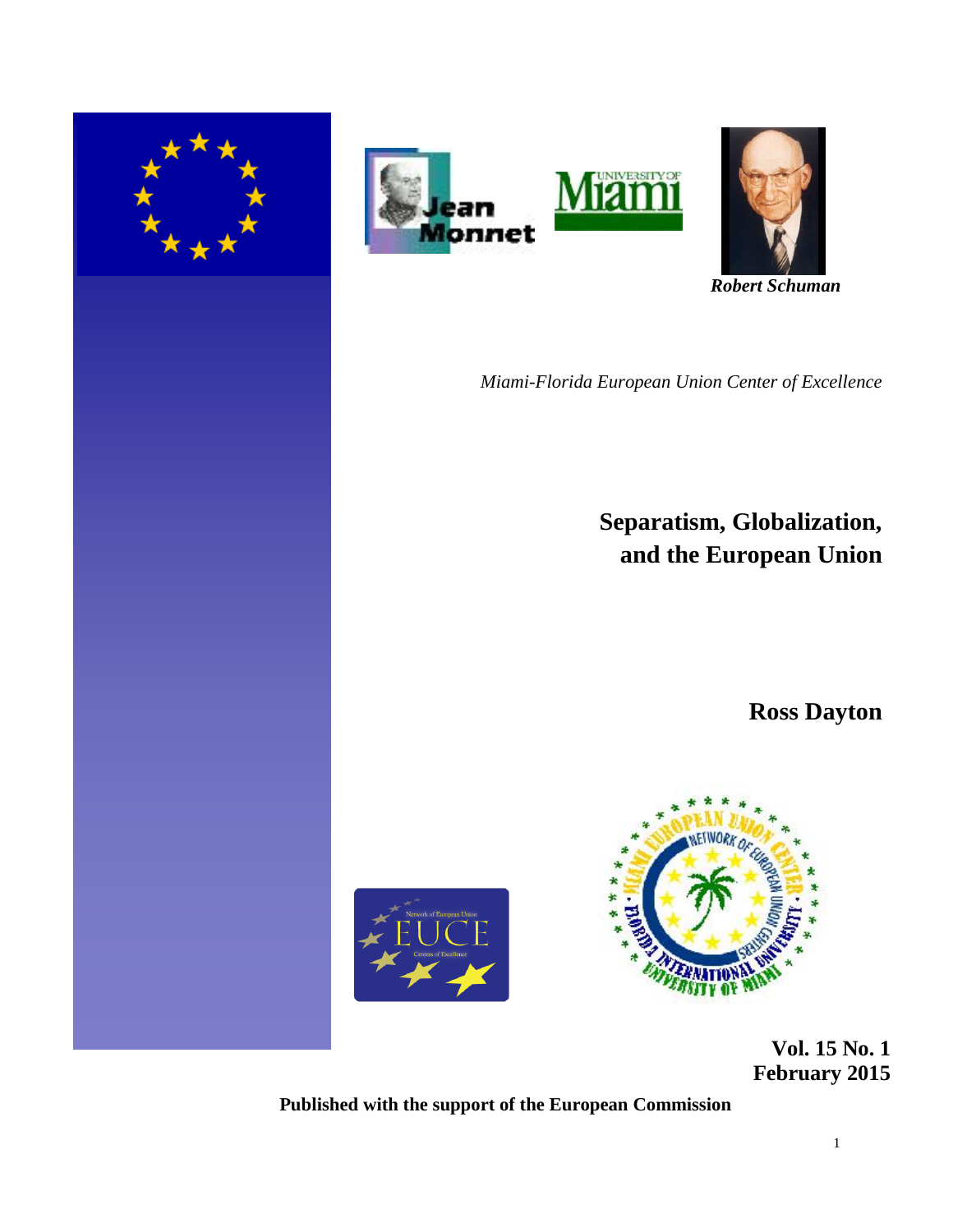## **The Jean Monnet/Robert Schuman Paper Series**

The Jean Monnet/Robert Schuman Paper Series is produced by the Jean Monnet Chair of the University of Miami, in cooperation with the Miami-Florida European Union Center of Excellence, a partnership with Florida International University (FIU).

These monographic papers analyze ongoing developments within the European Union as well as recent trends which influence the EU's relationship with the rest of the world. Broad themes include, but are not limited to:

- $\triangleright$  The collapse of the Constitution and its rescue by the Lisbon Treaty
- $\triangleright$  The Euro zone crisis
- $\triangleright$  Immigration and cultural challenges
- $\triangleright$  Security threats and responses
- $\triangleright$  The EU's neighbor policy
- $\triangleright$  The EU and Latin America
- $\triangleright$  The EU as a model and reference in the world
- $\triangleright$  Relations with the United States

These topics form part of the pressing agenda of the EU and represent the multifaceted and complex nature of the European integration process. These papers also seek to highlight the internal and external dynamics which influence the workings of the EU and its relationship with the rest the world.

| Miami – Florida                                       | <b>Jean Monnet Chair Staff</b>                                                   |
|-------------------------------------------------------|----------------------------------------------------------------------------------|
| <b>European Union Center</b>                          | Joaquín Roy (Director)                                                           |
| University of Miami<br>2300 Campo Sano Building, 220C | <b>Beverly Barrett</b> (Associate Editor)<br>Maxime Larivé (Research Associate)  |
| Coral Gables, FL 33124-2231                           | María Lorca (Research Associate)                                                 |
| Phone: 305-284-3266<br>Fax: (305) 284 4406            | <b>Florida International University</b><br><b>Rebecca Friedman (Co-Director)</b> |
| Web: www.miami.edu/eucenter                           |                                                                                  |

# *International Jean Monnet Editorial Advisors:*

**Philippe de Lombaerde**, UNU/CRIS, Brugge, Belgium **Michelle Egan,** American University **Kurt Hübner**, University of British Columbia, Vancouver **Finn Laursen,** University of Southern Denmark **John McCormick,** Indiana University, Purdue **Félix Peña**, Universidad Nacional de Tres de Febrero, Buenos Aires, Argentina **Manuel Porto**, University of Coimbra, Portugal **Lorena Ruano**, CIDE, Mexico **Eric Tremolada**, Universidad del Externado de Colombia, Bogotá, Colombia **Roberto Domínguez**, Suffolk University, Boston **Francesc Granell**, University of Barcelona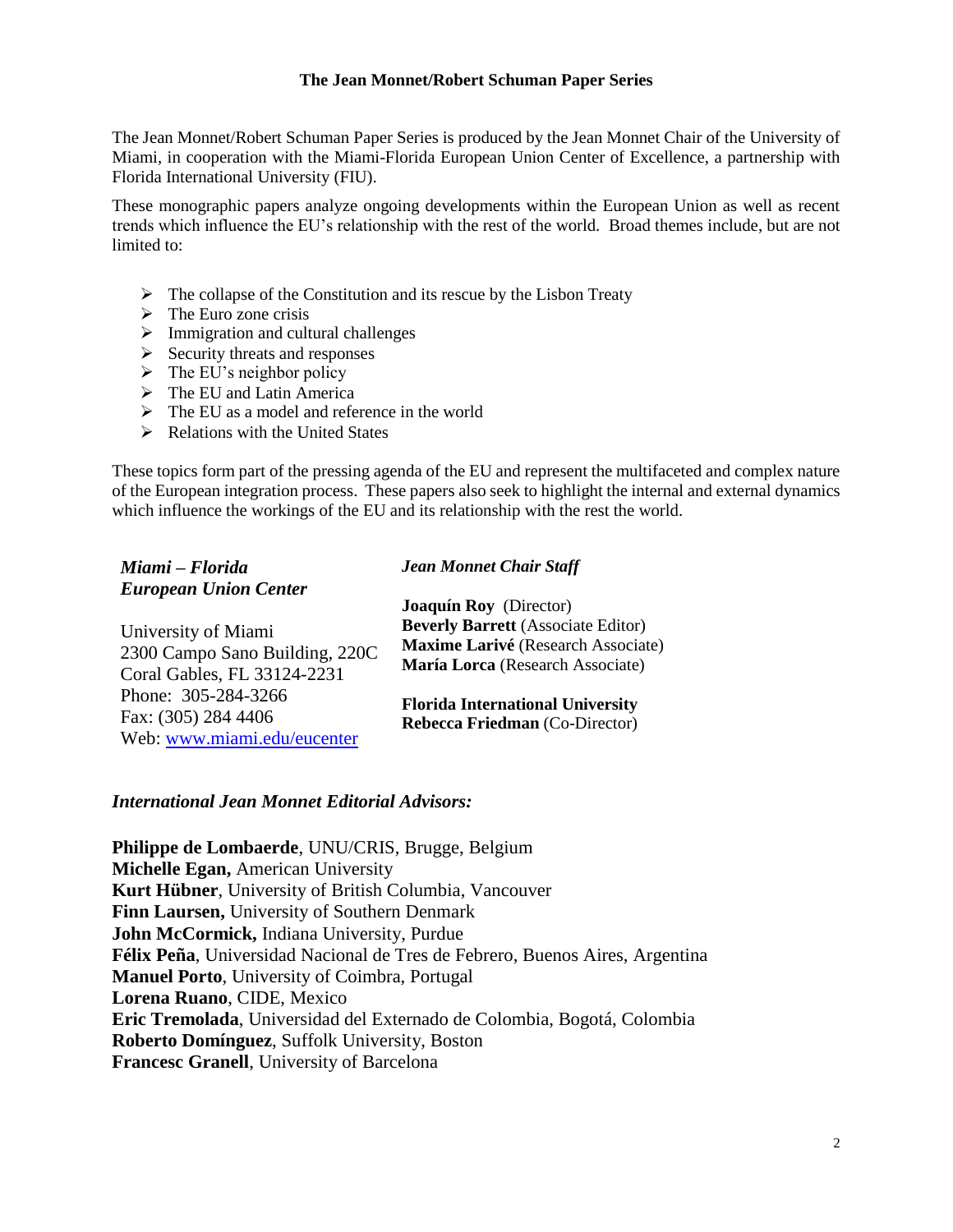# **Separatism, Globalization, and the European Union**

By Ross Dayton\*

# **Introduction**

l

Globalization is both an integrative and deconstructive process. Globalization integrates states and non-state actors into transnational and global networks (Keohane & Nye, 2000, p. 105). These networks are based on multiple channels of interdependence that include trade, politics, security, environment, and socio-cultural ties (pp. 106-107). Due to advances in telecommunications technology, the expansion of globalization "shrinks" the distance between peoples (p. 105). On the other hand, globalization can also break up the existing political and social order (Mathews, 1997, p. 50). Globalization disperses power and information flows, thus enabling local and transnational identity movements to challenge states (pp. 51-52). This can be exemplified by separatist movements that seek to break away from central authorities.

Separatist movements either seek autonomy within their central states or to establish newly independent states. Since 1990, 34 new states have been established (Rosenberg, 2014). Many of these states gained their independence after the dissolution of the Soviet Union and Yugoslavia (Rosenberg, 2014). Separatist movements later declared independence in countries such as South Sudan, Kosovo, Eritrea, East Timor, and Montenegro (Rosenberg, 2014). Ongoing separatist movements throughout the world seek to establish new states, including Kurdistan in the Middle East, Tibet and Xinjiang in China, Kashmir in India, Palestine in Israel, Chechnya in Russia, Quebec in Canada, and many more.

Separatist movements are also prominent within the European Union, which now has over 40 separatist parties (EFA, 2014). The most notable of these movements include Scotland in the United Kingdom, Catalonia and the Basque Country in Spain, and Flanders in Belgium (Bieri, 2014, p. 1). Separatism in the European Union seems paradoxical at first; the European Union is often regarded as a "post-sovereign" system and possibly a model for globalization (Mathews, 1997, p. 61). The European Union resulted from the economic and institutional integration of European states in the decades following World War II (Jones, 2012). While it is not a state itself, the European Union is capable of overriding the national laws and executive decisions of its member states (Krasner, 2009, p. 28). Under the European Union, Europe's economy has been integrated into a single market under one currency, the Euro (Jones, 2012). Despite being so highly integrated, separatist movements are not only emerging but have the potential to destabilize the European Union.

Separatism in the European Union challenges many assumptions about globalization and the international system. On the one hand, it poses a threat to sovereignty and territorial integrity in the current Westphalian state system (Connoly, 2013, p. 67). On the other, it challenges the notion that globalization is bringing about the demise of the state; the demand for new states is increasing, not declining. To understand the rise of separatist movements in the European Union, their underlying causes and implications for European policy makers must be analyzed.

<sup>\*</sup>Ross Dayton is a current graduate student in the MA in Global Governance program at Florida International University; he graduated from FIU with a BA in International Relations and Political Science with a minor in Sociology/Anthropology and certificates in National Security Studies, Latin American & Caribbean Studies, and the National Security Studies' Mentor Program. His areas of interest include globalization and security, conflict resolution, terrorism, and diplomacy. He would like to thank professor Markus Thiel for his support.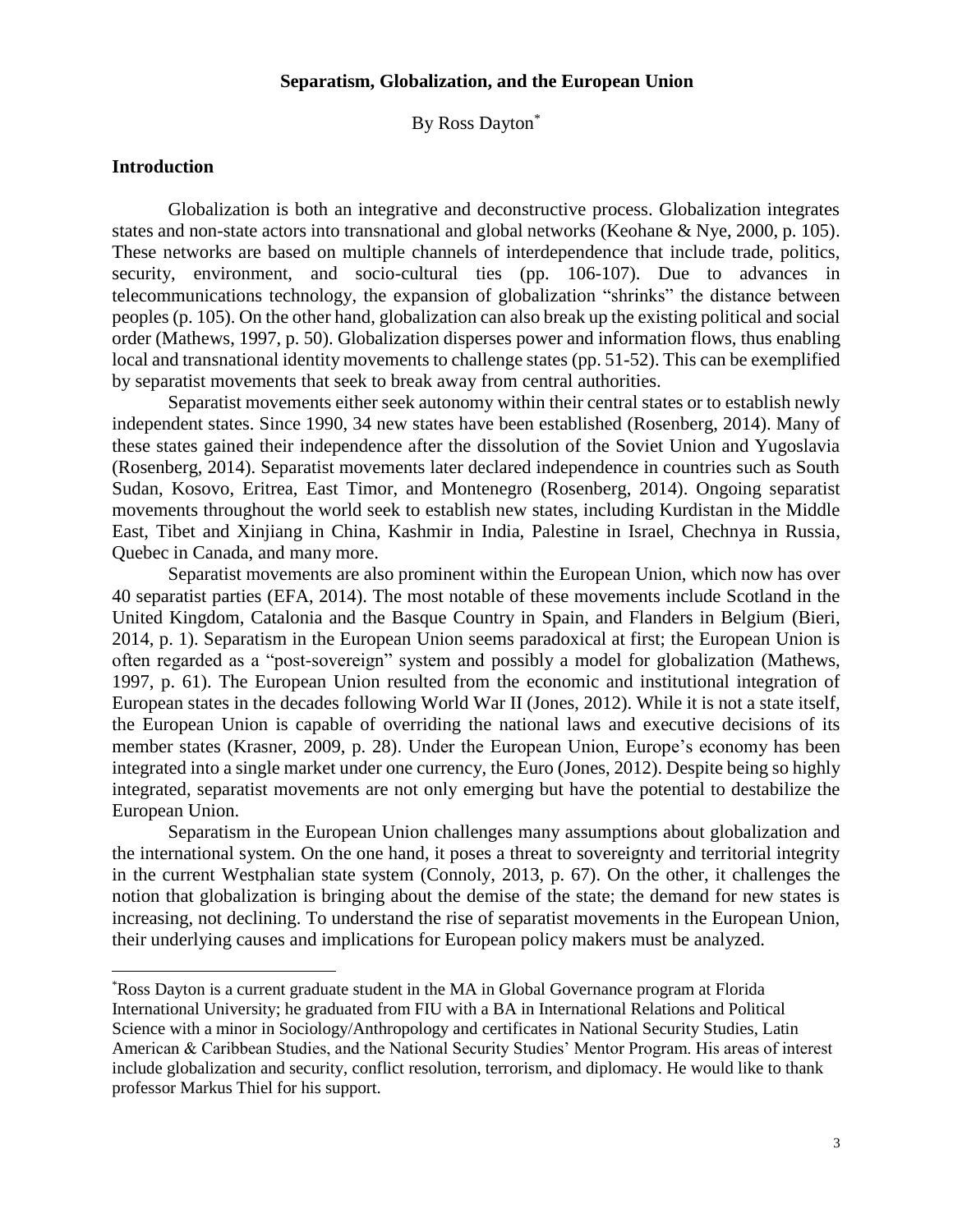## **Separatist Movements and Identity**

Identity often serves as the basis for separatist movements. Identity in separatist movements is often based on shared history, culture, language, and social cohesion (Gurr, 2007, p. 137). Identity becomes more important to members of a group as it suffers inequality and grievances from dominant groups with different identities (p. 138). Regional leaders can then frame the political discourse in separatist terms and promote autonomy or secession as a solution to collective grievances (p. 137). Based on these identities and grievances, separatists use communications technologies and transnational networks to organize political action and attract support from diaspora groups and foreign sympathizers (p. 136).

The role of identity in separatist movements can be seen in the Basque movement in Spain. The Basque Country have their own unique language that does not have any relation to Spanish or any other language (Macko, 2011, p. 5). Due to their cultural and linguistic differences with Spain, the Basques ruled themselves autonomously until the late 19th century (p. 6). Between 1939 and 1975, Francisco Franco's dictatorship revoked the Basque Country's autonomy and violently suppressed Basque identity to promote Spanish nationalism (p. 6). Consequently, the Basque terrorist group Euskadi Ta Askatasuna (ETA) launched attacks against the Spanish government from 1959 until 2011 (p. 4).

Historical grievances based on cultural and linguistic identities are also fueling separatism in Catalonia. Catalan identity and autonomy were also suppressed by the Spanish dictatorship (Connoly, 2013, p. 56). Under Franco's regime, the use of the Catalan language and expression of Catalan culture was forbidden (p. 56). Due to memories of repression, cultural and linguistic preservation is an important motive for Catalan separatists (Bieri, 2014, p. 2). After Francisco Franco died in 1975, Catalan nationalists worked within Spain's political structure to pursue their goals (Connoly, 2013, pp. 56-57). However, the Spanish government has blocked pro-Catalan legislation, including defining Catalonia as a nation and giving preference to the Catalan language in the region (pp. 57-58). Catalan nationalists wanted to hold a referendum on independence, but the Spanish government did not allow it for being unconstitutional (Muro, 2014). In addition, Spanish Prime Minister Mariano Rajoy is opposed to reforming the Constitution to allow a referendum (El País, 2015). Spain's refusal to let Catalonia vote for independence has further alienated Catalans (Muro, 2014). The Catalan regional government held a symbolic referendum on November  $9<sup>th</sup>$ , 2014, in which 80 percent of 2 million voters (out of 5.4 million eligible voters) voted in favor of independence (BBC, 2014).

Historical marginalization by the French speaking population in southern Belgium (Wallonia) over the Dutch speaking population of the north (Flanders) has long been a source of tension and resentment (Connoly, 2013, p. 63). After Belgium was founded in 1830, economic wealth and political power was concentrated in Wallonia (p. 63). French became the dominant language for politics, culture, and commerce in Belgium (p. 63). Francophone elites regarded the Dutch language as suitable "for domestics and animals" and the Flemish as "uneducated, backward peasants, suitable to do manual labour and little else" (p. 63). Under pressure from Flemish nationalist movements in the late 19th and early 20th centuries, the Belgian government gradually extended linguistic and cultural rights to Flemish regions (p. 63). As a result, the Flemish and Walloon populations are now heavily divided by language, territory, and political and civil institutions (p. 63). The Belgian national government is continually growing weaker as more authority is devolved to the Flemish and Walloon governments (p. 64). As a consequence of political deadlock between Flemish and Walloon parties in parliament, Belgium broke Iraq's record for the longest time without a functioning national government in February 2011 (p. 66). Belgium has subsequently been described as "the most successful failed state ever" (p. 62). The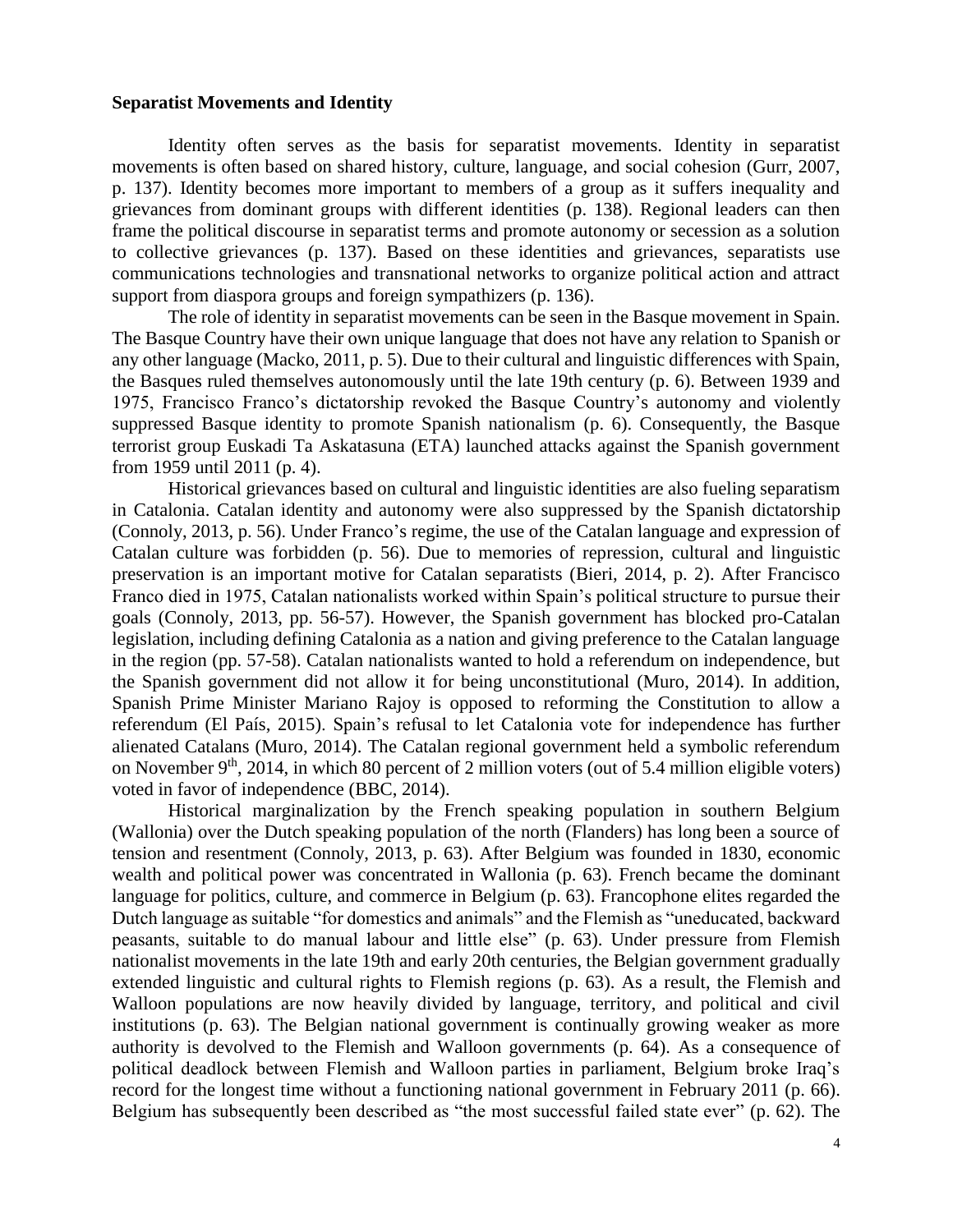LA Times humorously characterized the situation in Belgium as "a (very) civilized war as told by Dr. Seuss, with the French-speaking Walloons on one side and the Dutch-speaking Flemings on the other"  $(p. 52)$ .

Cultural and linguistic identities are not always emphasized by separatist movements. While Scotland has distinct cultural and linguistic identities from the rest of the United Kingdom, contemporary Scottish separatists did not use identity-based grievances as a cause of separatism (King, 2012). Scottish nationalists assured that Scotland would continue to have close cultural ties with England after independence (King, 2012). English would still have been the primary language and the British Pound would still have been the official currency had Scotland voted for independence (King, 2012). Instead of accentuating cultural identity and grievances as a cause for independence, the Scottish National Party recently relied on political and social values to rally support (King, 2012). Scottish leftists have felt alienated by past conservative governments; conservative economic policies under Margaret Thatcher that negatively impacted Scotland have pushed its drive towards self-governance (Tharoor, 2014). Scotland has more progressive social programs than the rest of the United Kingdom, such as free university tuition and healthcare, that they wish to expand (BBC, 2014). Scottish separatists want a state that more closely resembles Scandinavian welfare states than the United Kingdom (Bieri, 2014, p. 3).

#### **European Institutions and Separatism**

The European Union's institutions have enabled separatist movements. European regionalization has decentralized authority from nation-states to regional governments and centralized authority to supranational institutions (Pantovic, 2014, p. 15). This devolution of authority gives sub-state regions more autonomy and enables them to pursue their own interests over national interests (p. 15). National leaders may find it difficult to satisfy both national and regional agendas (p. 15). As regional populations become discontent with their central state's inability to provide for their needs and interests, they are more prone to want greater autonomy or even independence (p. 15).

The European Union's institutions also makes independence more attractive for sub-state regions. Smaller states can have a greater voice in international affairs and access to more financial assistance (Pantovic, 2014, p. 16). In addition, smaller states in the European Union face significantly less security issues than small states have outside of it (p. 16). EU member-states have not gone to war since World War II due to complex interdependence and institutionalization (p. 16) (Keohane & Nye, 2012, p. 78). In addition, NATO could continue to provide military protection to secessionist regions if they are granted membership in the alliance (Pantovic, 2014, p. 16).

Separatist movements have already benefited from the European Union by creating transnational networks through it. Separatist regions, such as Catalonia and Flanders, have promoted the spread of their culture and economic relationships with other regions in the EU (Connoly, 2013, p. 82). They have established liaison offices and connections with EU officials, and created transnational organizations such as the European Free Alliance (EFA), a political party in the European Parliament whose membership include many of the progressive separatist parties in Europe (p. 81). The EFA's goal is to "promote the right of self-determination of peoples" in the European Union (p. 81). In addition, separatist regions also participate in transnational political networks such as the Conference of European Regions with Legislative Powers (REGLEG), in which legislative regions across the EU come together for common concerns (p. 81).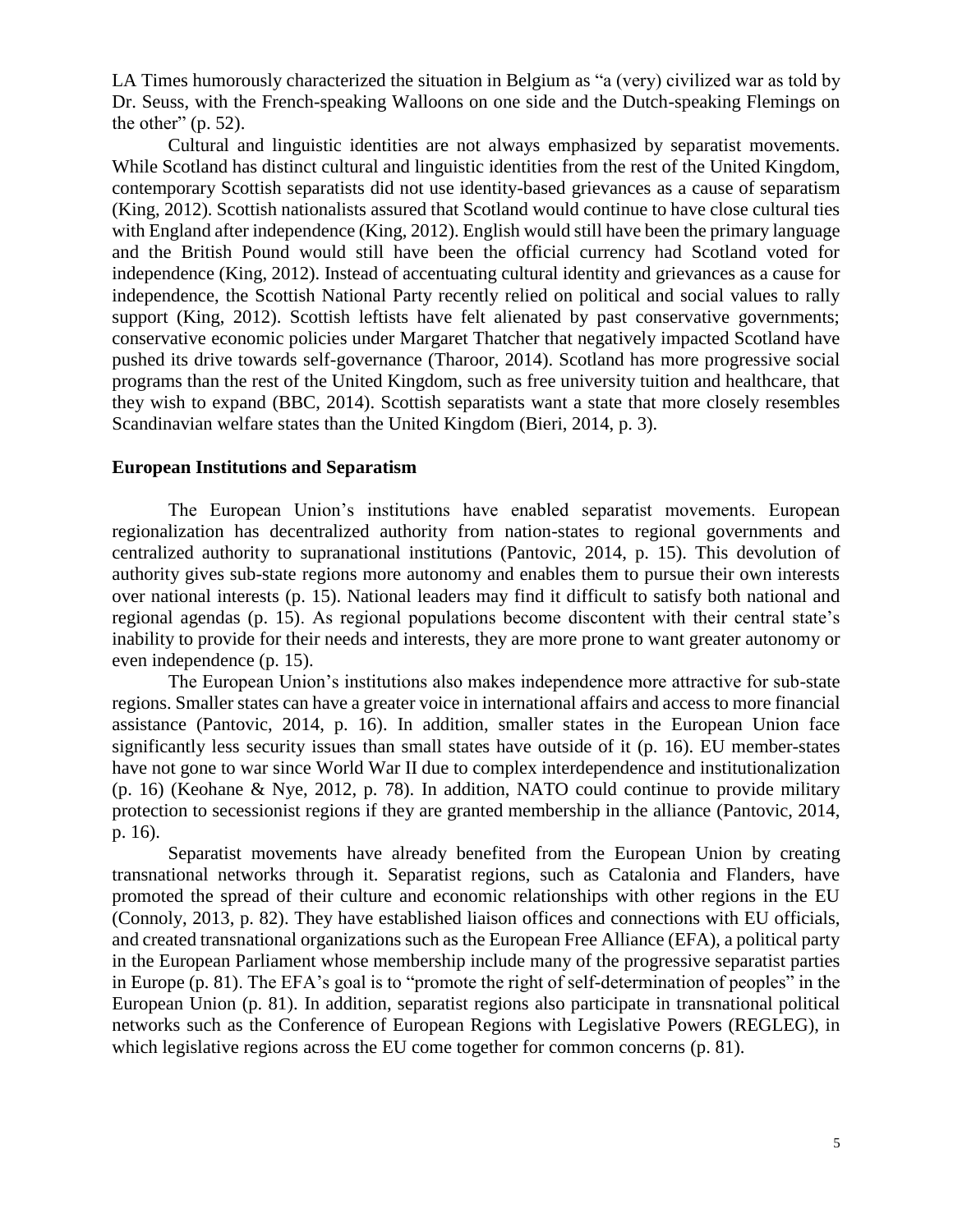# **Economic Causes for Separatism**

Globalization has shifted control of the global economy away from national structures (Hudson, 2009, p. 432). As multinational corporations gained more transnational freedom, control of production and market organization became more concentrated into cities and sub-state regions (pp. 432-433). Foreign Policy's Globalization Index shows that smaller states and regions are among the top beneficiaries of globalization (A.T. Kearney and Carnegie Endowment for International Peace, 2007, p. 72). With few natural resources and limited domestic markets, smaller states can attract foreign direct investment to become economically competitive with larger states (p. 72). Therefore, the European Union's open market decreases the costs and increases the benefits for stateless nations to seek statehood by facilitating foreign direct investment (Pantovic, 2014, p. 19). Smaller and wealthier regions like Catalonia and Flanders can make economic gains from becoming independent while staying in the EU.

The European economic crisis is also motivating separatist movements to seek independence. In times of economic downturn, wealthier regions will want independence to avoid paying for national burdens (Pantovic, 2014, p. 11). Catalonia, for example, is one of the wealthiest regions in Spain, but its taxes are collected and redistributed by the Spanish government; the funds that were dispersed back to Catalonia are much lower than the taxes that were taken (Connoly, 2013, p. 58). For every Euro that Catalans pay in taxes to the Spanish government, 57 cents are remitted back to Catalonia (Gonzalez & Clotet, 2012; La Vanguardia, 2012). Consequently, the Catalan regional government had to ask the Spanish government for loans to pay its debts (Gonzalez & Clotet, 2012). To combat Catalonia's debt, the Spanish government is forcing austerity measures on the Catalan government. The Catalan regional government was forced by the Spanish government to lower the deficit percentage of its GDP to 1.5 percent, which Moody's Investor Services considers to be unrealistic (Roth, 2012). In addition, the Spanish government did not offer any relief to Catalonia after the European Union gave concessions to Spain (Roth, 2012). Catalan separatists believe the Spanish government's tax and austerity policies are holding Catalonia's economy back and cite them as reasons for secession (Connoly, 2013, p. 58).

Flemish nationalists want to break up Belgium because they no longer want to economically support Wallonia (Connoly, 2013, p. 64). After World War II, the tides changed in Belgium and Flanders became one of the wealthiest regions in Europe (p. 64). While 58 percent of Belgium's population is Flemish, Flanders produced over 82 percent of Belgium's total exports in 2012 (Knowledge @ Wharton, 2014). Wallonia, however, went into an industrial decline and became increasingly reliant on subsidies from the national government (Connoly, 2013, p. 64). Flemish nationalists believe that Walloon government is wasting money and resent having to pay for its economic mismanagement (Knowledge @ Wharton, 2014). The Flemish also believe that breaking Belgium up would allow the government to lower taxes since they would no longer have to subsidize Wallonia (Knowledge @ Wharton, 2014).

Natural resources may also motivate separatist movements to pursue independence. The discovery of oil in the North Sea in the 1970s led to a resurgence in Scottish nationalism (Connoly, 2013, p. 60). Alex Salmond, the first minister of Scotland and leader of the Scottish Nationalist Party, argued that an independent Scotland could make 54 billion Euros in tax revenue from oil by 2016-2017 (Macalister, 2014). Scottish separatists like Salmond believe that control over sovereign oil revenues would make Scotland one of wealthiest countries in the world (Macalister, 2014). However, others have disputed these claims of wealth (Macalister, 2014). In addition, almost all licenses for oil production in the North Sea are owned by foreign companies (Macalister, 2014). Smaller states with oil often have to accommodate their tax structure to the preferences of international oil companies, which would compromise the massive amounts of revenue that Scottish separatists promised (Macalister, 2014).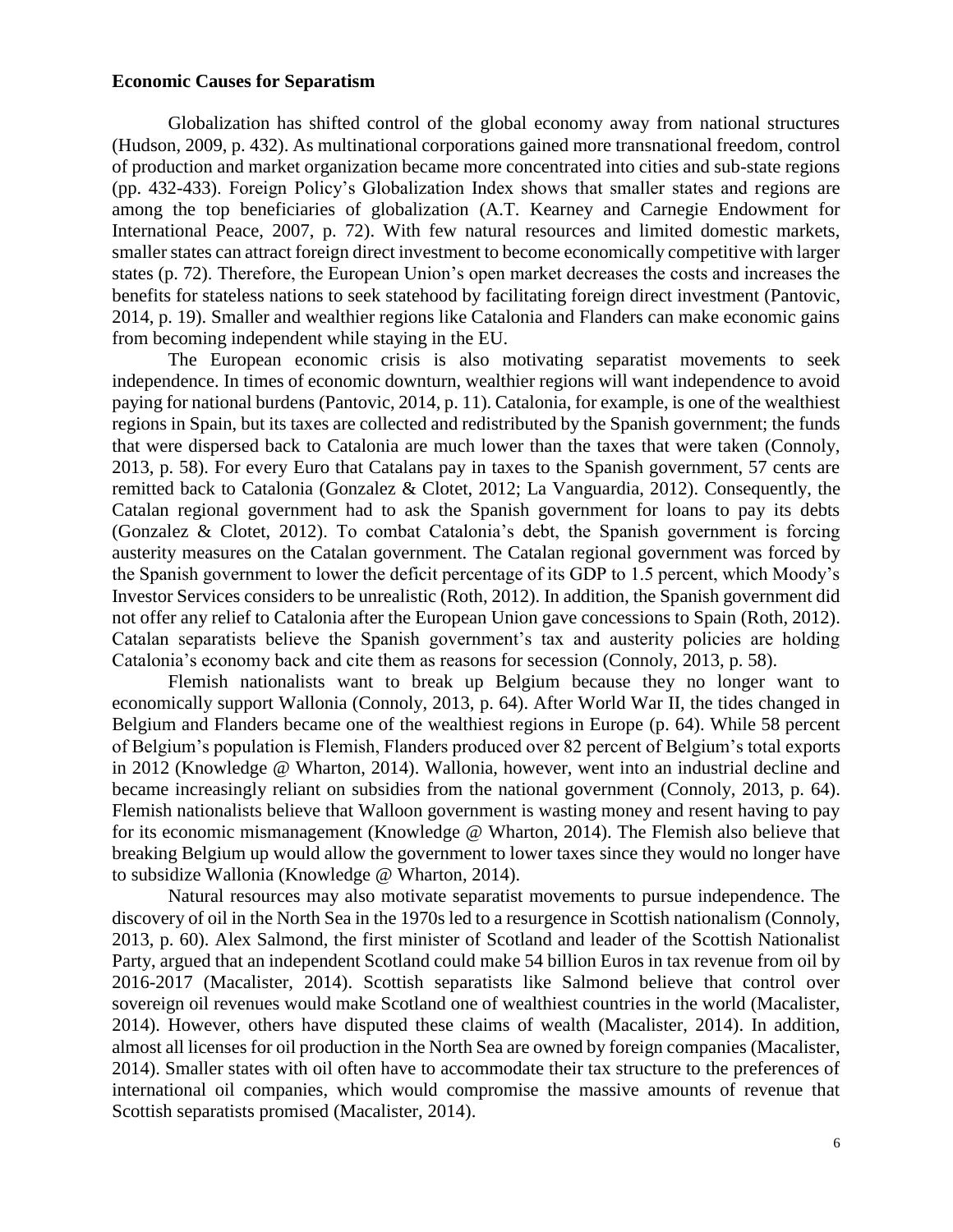## **International and European Law**

Secession challenges two main pillars the Westphalian state system is based on: territorial integrity and sovereignty; when a new state is established, the parent state loses control over its former territory (Connoly, 2013, p. 67). Secession can lead to the dissolution of the parent state in extreme cases, as exemplified by the dissolution of Yugoslavia (p. 67). While the right to selfdetermination does exist in international law, it is often discouraged (pp. 67-68). Indeed, the current state system would be completely destabilized if every potential claimant to selfdetermination pursued it (p. 68). While separatist movements may invoke the right to selfdetermination to justify their cause, unilateral declarations of independence are only accepted by the international community under certain circumstances, such as colonialism or denial of democratic freedoms and human rights (pp. 70-72). Unilateral secession was recognized in the case of Kosovo due to human rights abuses from Serbia (p. 72). Negotiated secession, where the new state and the parent state agree to secession, is a more viable option for European separatists (p. 73).

Secession also poses legal questions for the European Union. Separatists argue that their regions would retain EU membership immediately after negotiated secession (Chamon & Van Der Loo, 2014). According to separatists, secession based on constitutional and democratic processes is protected by Article 2 of the Treaties on the European Union, which outlines the EU's core values of democracy and rule of law (Chamon & Van Der Loo, 2014). In addition, many separatist regions are politically and economically important, so excluding them would be problematic for the EU and European integration. These regions are already under EU laws, are part of the Eurozone economy, and use the Euro as currency (Connoly, 2013, p. 91). There is also the question of what would happen to the capital of the European Union, Brussels, which is located in Flemish territory (p. 90). Brussels is officially bilingual, so Wallonia would also try to claim the city as their own (p. 90). Brussel's fate in the event of Belgium's breakup remains unclear.

Despite the separatists' arguments for EU accession, the EU treaties do not specify what the membership status of newly independent regional governments would be (Chamon & Van Der Loo, 2014). According to the European Commission, new states may have to apply for membership to re-enter the European Union under Article 48 or 49 of the Treaty on the European Union (Chamon & Van Der Loo, 2014). While accepting the new states would avoid disrupting the European Union, many member states may not accept the new states to impede their own regions from seeking independence (Chamon & Van Der Loo, 2014). Accession into the EU requires the consent of all of its member states, so newly independent states that pursue EU membership may be blocked (Lynch, 2014). Several EU members, including Spain, refused to recognize Kosovo's independence in order to not set a precedent for separatist regions in their own territories (Connoly, 2013, p. 87). Before Scotland's referendum, Spanish Prime Minister Mariano Rajoy warned that it would take an independent Scotland 8 years to negotiate EU membership (Lynch, 2014). Between the EU's need to prevent disintegration and the desire of member states to preserve their sovereignty, the accession of separatist states could potentially create a legal quagmire in the European Union.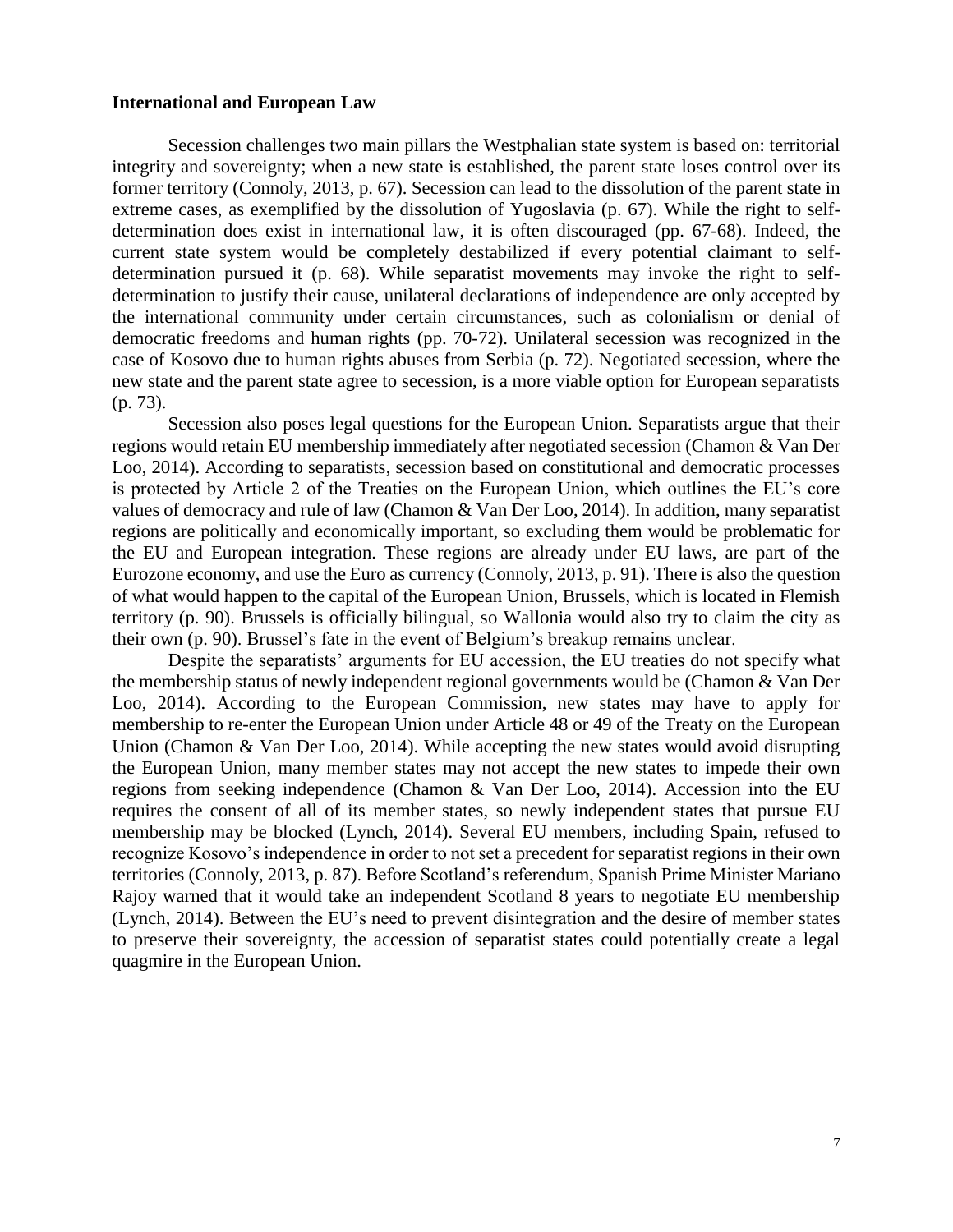## **Policy Recommendations**

Scotland's referendum for independence should be used as a model for European states with separatist movements (Muro, 2014). The referendum allowed Scotland and the United Kingdom to handle the question of independence democratically. Scotland ultimately voted against independence with a 55 percent majority because the UK offered to increase autonomy (Muro, 2014) (Neuman, 2014). UK Prime Minister David Cameron promises to give Scotland more power over its taxes, spending, and social welfare programs (Neuman, 2014). Other European states should pursue similar compromises to negotiate independence and autonomy in a democratic manner. Polls indicate that voters in Flanders and the Basque Country want more autonomy rights but only a minority are in favor of secession (Bieri, 2014, p. 3).

Support for secession is currently strongest in Catalonia due to the actions of the Spanish government. While Spain's opposition to allowing Catalonia vote on independence is based on constitutional law, it is detrimental towards resolving the situation (Muro, 2014). Catalans are being alienated by Spain's unwillingness to negotiate the matter (Muro, 2014). Spain has a relatively recent history of civil war, ethnic repression, and terrorism, so it must take steps towards a democratic solution if it wants to remain a stable and united country. In addition, secession may not be in Catalonia's best interests if it cannot gain international support for its independence (Muro, 2014).

The Spanish and Catalan governments must negotiate to prevent secession; protection for Catalan culture and language must be ensured, and the Catalan government must be given relief from over-taxation and austerity policies. The current conservative-led government is unlikely to want to make such a compromise, but the conservatives may be replaced by a left-wing government in the next elections (Muro, 2014). The rising left-wing party Podemos supports Catalonia's right to self-determination while preferring that Catalonia doesn't secede (Garcia, 2014). While tensions will remain high in the near future, the Catalan dilemma may still be resolved in upcoming years (Muro, 2014).

As political authority in Belgium is continually devolved to Flemish and Walloon institutions, Belgium will likely separate into different states over time (Connoly, 2013, p. 66). The breakup of Belgium should resemble the breakup of Czechoslovakia (p. 90). In Czechoslovakia's "velvet divorce," both states agreed to separation and neither the Czech Republic nor Slovakia adopted Czechoslovakia's legal personality in international organizations (p. 90). However, the question of Brussels may be a problem for Belgian separation. To prevent any conflict between the Flemish and Walloons over the EU capital, Brussels should be made into an autonomous capital district like Washington D.C (p. 90).

If a region and its parent state do agree to secession, then the new state should be accepted into the European Union. This would guarantee political and economic continuity for the European Union and prevent disintegration. However, newly independent states will have to negotiate with opposing member states to attain membership status. In order to avoid any potential quagmires, the European Union should work towards creating a formalized pathway towards EU membership for seceding states. This pathway should only be available after secession was negotiated with the parent member state, and it should ultimately discourage sub-state regions from wanting to secede. A possible measure could be to give separatist states only partial membership for a certain period of time. Under this partial membership, separatist states would still be part of the Eurozone economy and its citizens would still be under EU law, but the states would temporarily not receive full benefits and representation. Regardless of how the EU and its member states decide to handle to question of separatism, some compromise between transnational integration and territorial sovereignty must be made to prevent any potential European fragmentation.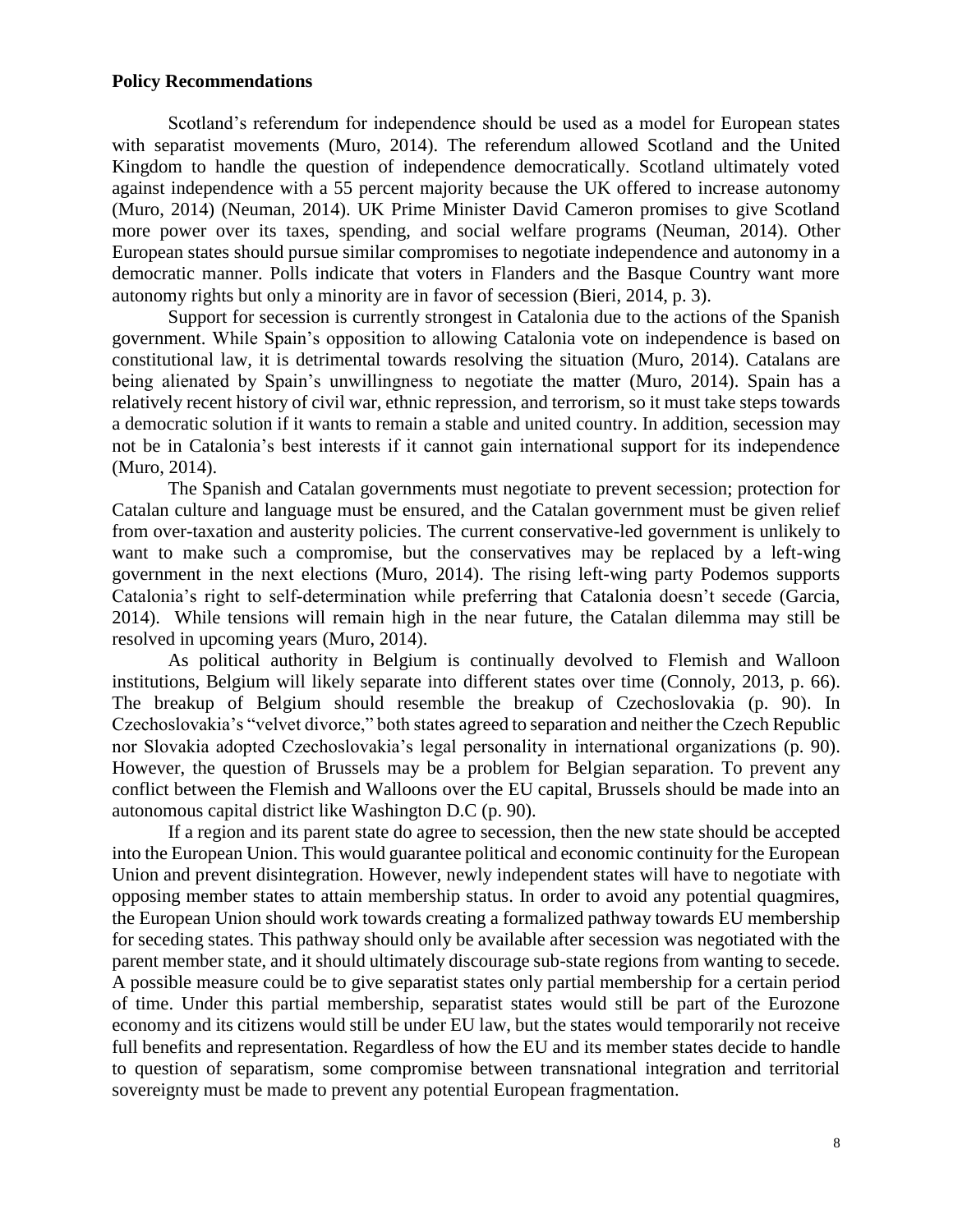# **Bibliography**

- A.T. Kearney and Carnegie Endowment for International Peace. (2007, November/December). The Globalization Index. *Foreign Policy*, pp. 69-76. Retrieved from Foreign Policy.
- BBC. (2014, November 10). *Catalonia vote: 80% back independence - officials*. Retrieved from BBC News: http://www.bbc.com/news/world-europe-29982960
- BBC. (2014, August 14). *Scottish independence: Free healthcare 'guaranteed' in constitution*. Retrieved from BBC News: http://www.bbc.com/news/uk-scotland-scotland-politics-28765528
- Bieri, M. (2014, September). *Separatism in the EU.* Retrieved from Center for Security Studies: http://www.css.ethz.ch/publications/pdfs/CSSAnalyse160-EN.pdf
- Chamon, M., & Van Der Loo, G. (2014, January 16). *Scotland and Catalonia would face very real challenges in making a seamless transition to EU membership after independence*. Retrieved from The London School of Economics and Political Science: http://blogs.lse.ac.uk/europpblog/2014/01/16/scotland-and-catalonia-would-face-very-realchallenges-in-making-a-seamless-transition-to-eu-membership-post-independence/
- Connoly, C. K. (2013). Independence in Europe: Secession, Sovereignty, and the European Union. *Duke Journal of Comparative and International Law*, 51-105.
- EFA. (2014). *About Us*. Retrieved from E-F-A.org: http://www.e-f-a.org/about-us/
- El País. (2015, 2 10). *Rajoy, sobre reformar la Constitució: "Val més deixar les coses com estan"*. Retrieved from El País: http://cat.elpais.com/cat/2015/02/10/espana/1423583640\_567793.html
- Garcia, F. (2014, 6 5). *http://www.lavanguardia.com/politica/20140605/54409646366/pablo-iglesiasindependencia-catalunya.html*. Retrieved from La Vanguardia: http://www.lavanguardia.com/politica/20140605/54409646366/pablo-iglesias-independenciacatalunya.html
- Gonzalez, R., & Clotet, J. (2012, October 2). *Spanish Prisoners*. Retrieved from New York Times: http://www.nytimes.com/2012/10/03/opinion/a-new-call-for-cataloniasindependence.html?emc=tnt&
- Gurr, T. R. (2007). Minorities, Nationalists, and Islamists. In C. A. Crocker, F. O. Hampson, & P. All, *Leashing the Dogs of War: Conflict Management in a Divided World* (pp. 131-160). Washington D.C.: United States Institute of Peace.
- Hudson, C. (2009). Global Cities. In B. S. Turner, *The Routledge International Handbook of Globalization Studies* (pp. 429-446). Hoboken: Routledge.
- Jones, B. (2012, September 6). *Why is unity so important to Europe?* Retrieved from CNN: http://www.cnn.com/2011/11/04/world/europe/european-unity-explainer/
- Keohane, R. O., & Nye, J. S. (2000). Globalization: What's New? What's Not? (And So What?). *Foreign Policy*, 104-118.
- Keohane, R. O., & Nye, J. S. (2012). Realism and Complex Interdependence. In F. J. Lechner, & J. Boli, *The Globalization Reader: Fourth Edition* (pp. 71-78). Oxford: Wiley-Blackwell.
- King, C. (2012, September/October). The Scottish Play. *Foreign Affairs*, Web. Retrieved from Foreign Affairs.